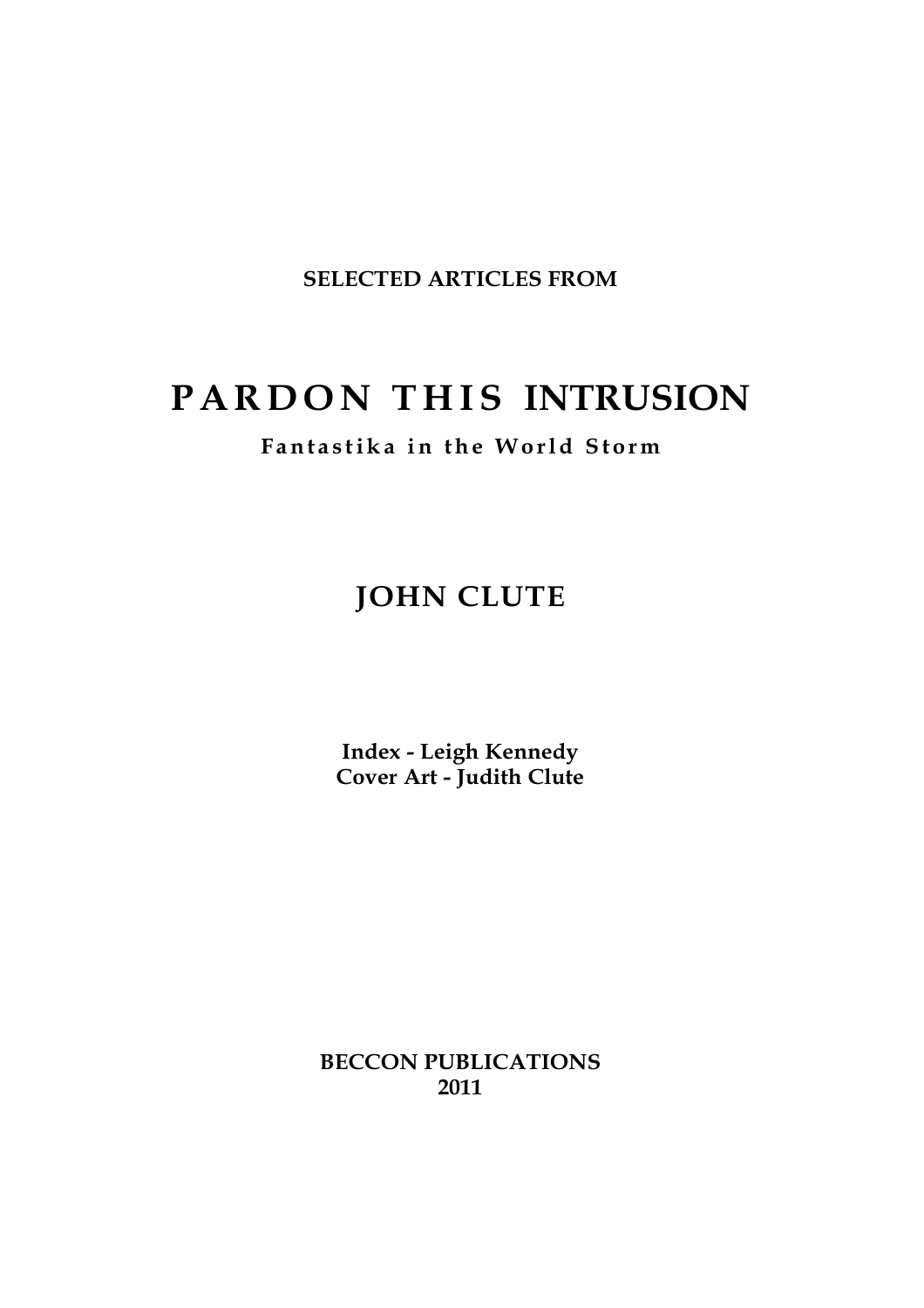Included in this extract are the following articles. The number at the far left is the page number within this selection, the numbers in brackets being the page numbers within the book.

|  | 3 (10-17) Pardon This Intrusion                                 |
|--|-----------------------------------------------------------------|
|  | 11 (71-77) Lunch with AJ and the WOMBATS                        |
|  | 18 (326-329) Introduction to <i>The Golem</i> by Gustav Meyrink |

For more information about this book please see the publisher's website **w w w . b e c c o n . o r g**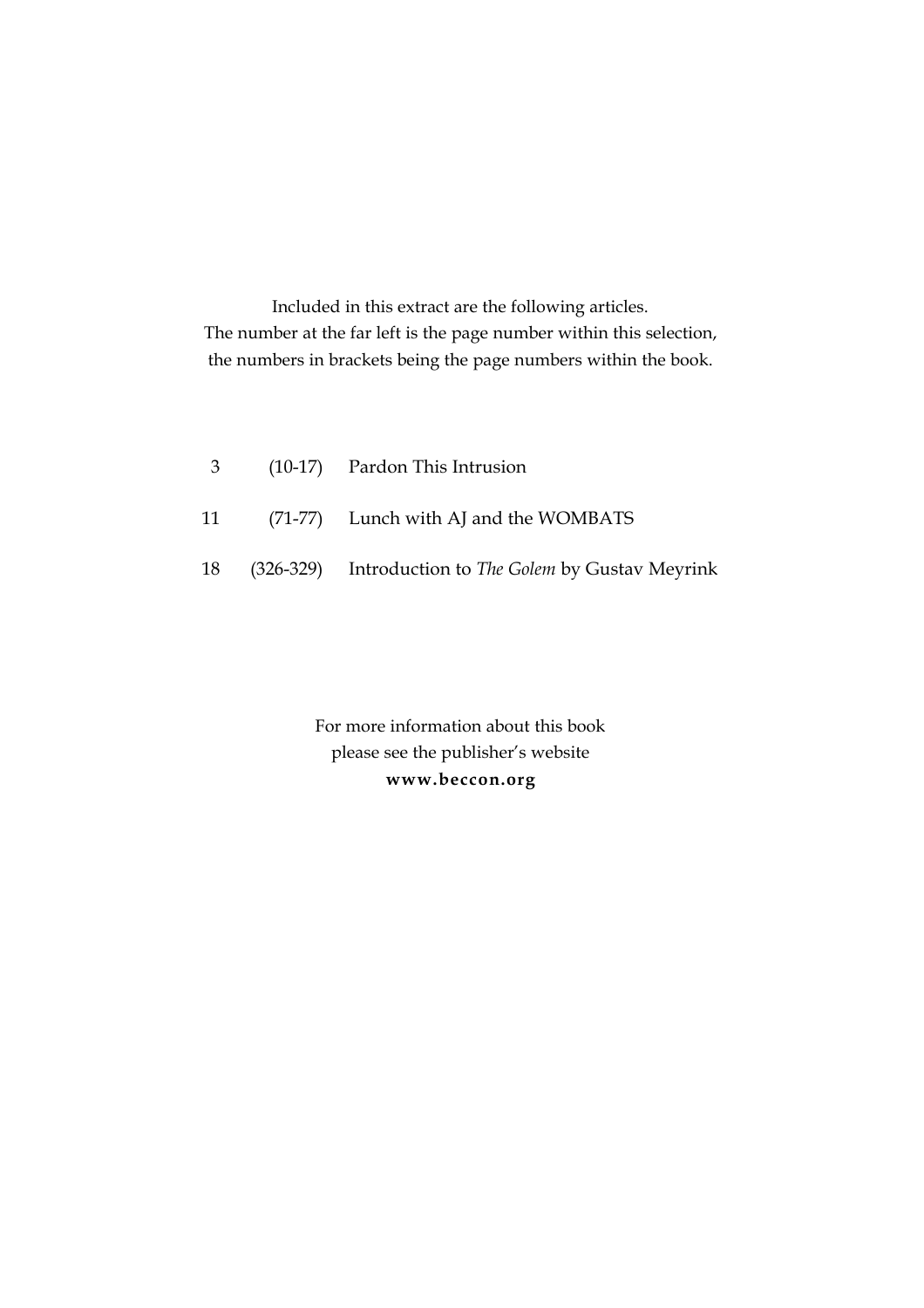## **Pardon This Intrusion**

#### **Keynote address for Interstitiality Conference, New Paltz, New York, 1 May 2004. Revised for publication.** *Here further revised.*

#### 1.

The day before yesterday, I delivered a talk to the seminar Bob Waugh and Ernelle Fife had organized for the SUNY graduate program here in New Paltz. Heaven forfend repeating at length what I said then: but I do want to say a bit more about the implications of a term I used in my description of certain effects Patricia A McKillip achieved in her recent fantasy novel, *In the Forests of Serre* (2003). That term -Recognition – I've been using for about a decade now to describe a significant moment in full fantasy texts – like Tolkien's *Ring* or Peter S Beagle's *The Last Unicorn* (**1 9 6 8**) – when the characters in the drama *abandon denial*, when they begin to shed the amnesia that had been cloaking them, begin to understand that their sight had literally been *occluded* from the Real (the term *occluded* is, I know, cod gnosticism; but it's as close as I'm likely to get). Slowly or suddenly – sometimes so very swiftly that the transformation can seem to be a kind of *trompe l'oeil* – they remember who they are, who they always were; they remember the story that tells them; they see the Land whole, which itself begins to Return to them. Everything is washed in the light of Recognition.

They remember the War. They remember they are alive.

From McKillip's fine novel, I selected a moment of Recognition, when a terrifying witch named Brume hears *and obeys* the words of an old fairy tale – the familiar moment when a witch is tricked into climbing into a cauldron to demonstrate to her potential victim that he is small enough to fit inside (and thence be cooked) but as soon as she's inside the pot her victim slams the lid on her. What was significant here was not so much our (lower case) recognizing of the old tale, but an instant of held breath in its telling, just before Brume looses "a burble of exasperation" and knuckles down to her fate (though she does escape being cooked). She is attempting to get the wizard Gyre into her cook pot, and he has just asked her to show him how to fit inside. In the pause she clambers into the pot in obedience to the law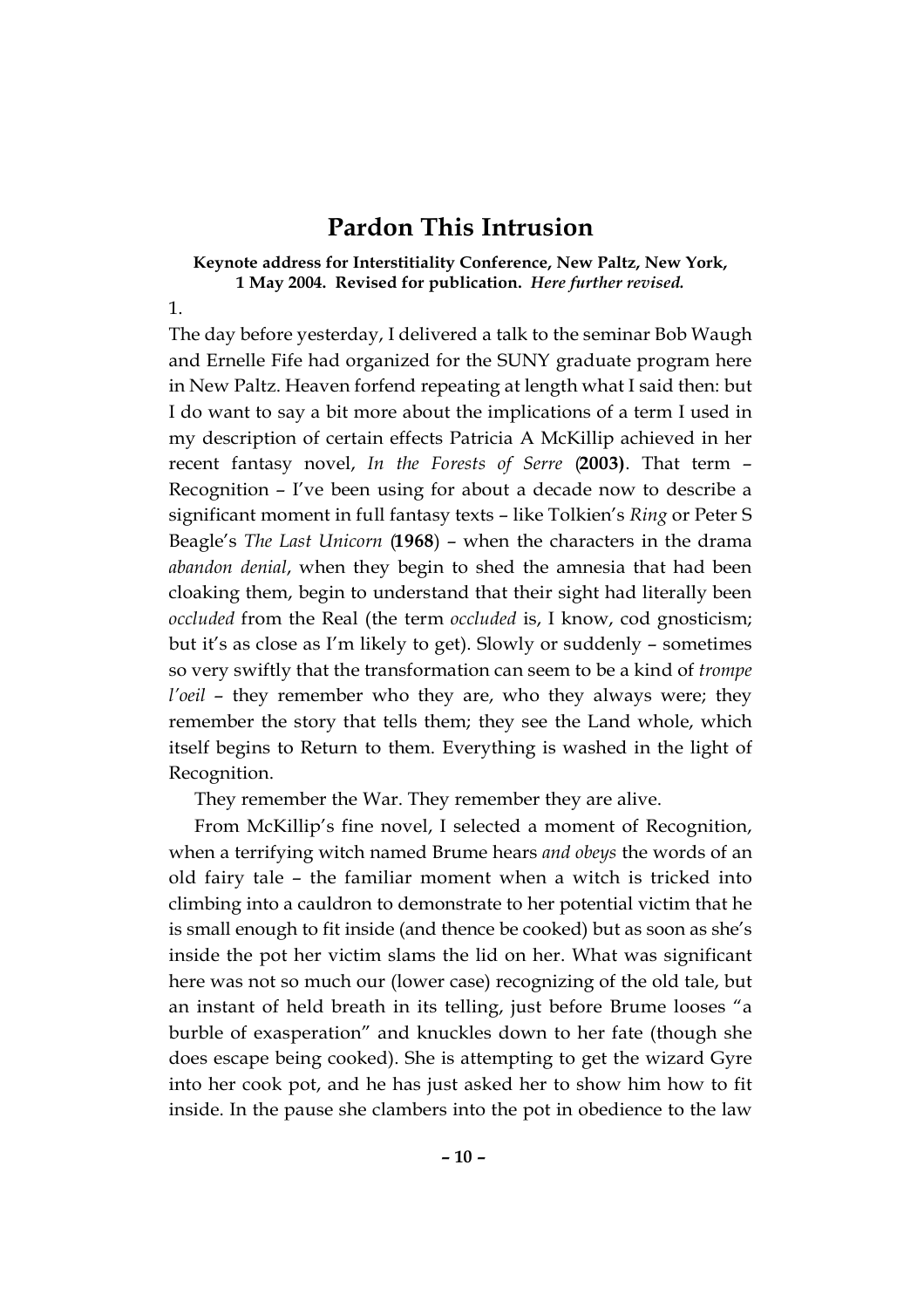of the story that is telling her, Brume gives "him a long, opaque look out of her lenses".And it seems the world holds its breath, only seemingly opaqued in silence: for the heart of fantastika is glowing through her gaze like Galadriel.

That "opaque look", I suggested the day before yesterday, was a gaze of Recognition. Here I would emphasize again that Brume's Recognition of who she is and how she must act is what one might call *naked*: fantastika naked: there is no irony here, no excuse, no agenbite of inwit, no scumble of metaphor. Story, at this level, is *literal*. The Stories of fantastika do not shift from world to the proscenium arch of metaphor, but the other way round. At their deepest, magically and perhaps mysteriously liberated by the formularies they adhere to, they are capable of achieving something like a literal gaze at the given.

To repeat, Brume's gaze upon the cold grammar of the real story in which she lives is a gaze permitted through the formulary of genre – the example just quoted being a segment of story that of course far precedes the slow surfacing of fantastika toward the end of the eighteenth century. It is a gaze that could not have been found in its original iteration as a fairy tale, any more than it could be found in George Eliot. It is a gaze (I think) similar to the gaze of Wozzek, in Alban Berg's opera, for the naked intensities released in this opera are precisely made possible through the intricate arcs of formula which structure the actual music. *[IT IS THE GAZE OF HUCKLEBERRY FINN AS THE ARCHIPELAGO THAT GIVES HIM AMERICA BEGINS TO BETRAY HIM IN THE PERSON OF TOM SAWYER; THE GAZE OF THE EPONYMOUS PROTAGONIST OF JAMES PURDY'S* MALCOLM *(1959).]*. True freedom, as Igor Stravinsky once said, more or less, comes when you obey the rules.

The rule of fantasy is: what you see is what you get.

This release of vision is, I think, easily demonstrable. Here are a few sentences from some recent reading. The first is from *Gob's Grief* (**2000**), an admirable novel by Chris Adrian that hovers at the edge of the fantastic, but remains, I think, mundane; the second is from *In the Forests of Serre*.

Adrian first. Walt Whitman (here fictionalized) is speaking :

His heart tore [he says, referring to the death of his mad brother], and I wonder if it was not the accumulated burden of madness and woe that tore his heart apart as hands might tear a paper bag.

Now McKillip: The wizard Gyre has found an ancient book, which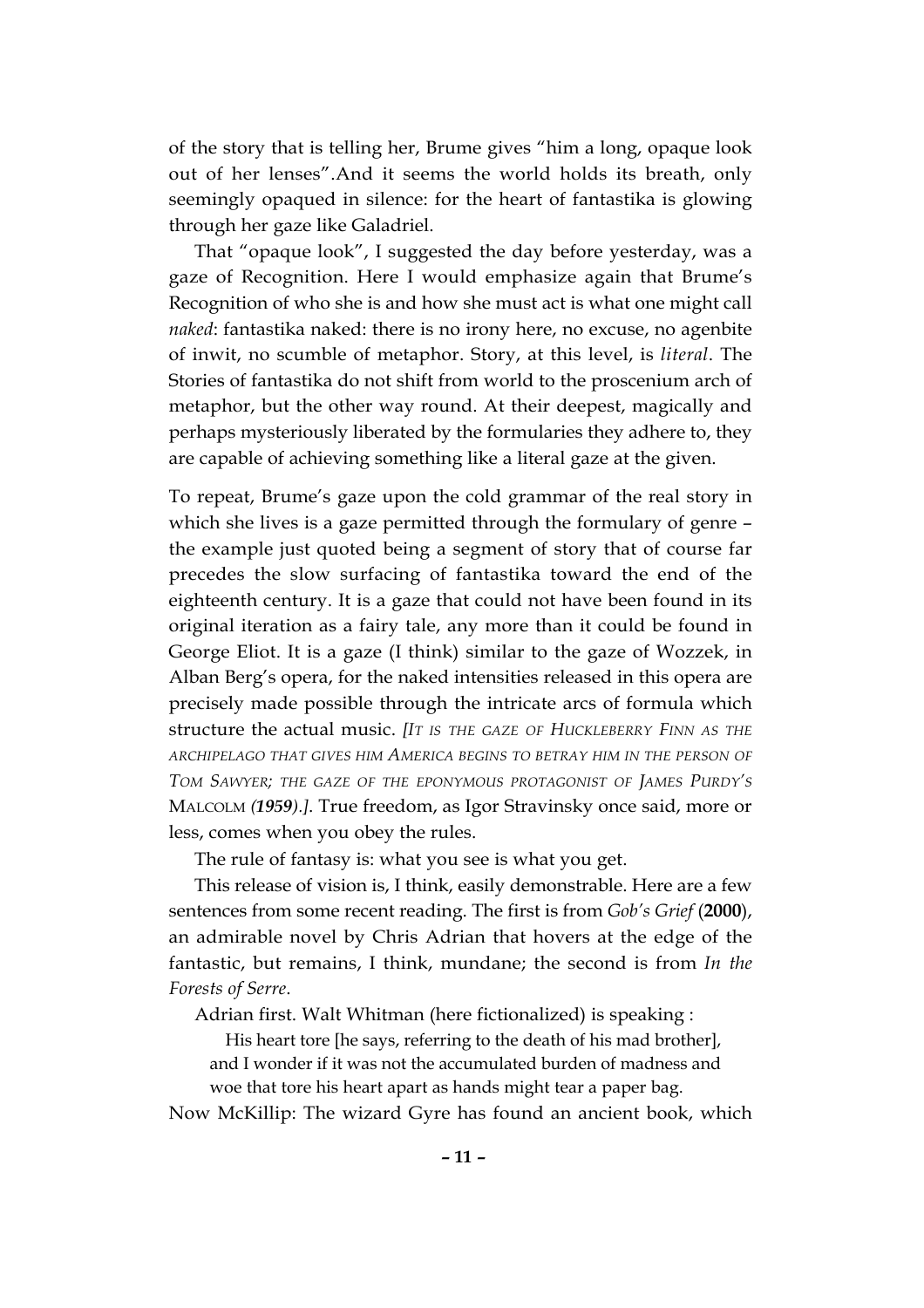may open his eyes to power.

All [Serre's] beauty would be his", [says the implied narrator,] its mystery, its treasures and secrets. He [Gyre] felt his own heart try to change shape again, grow to encompass such marvels.

Adrian's language is vivid, but the image of the paper bag is what I just described as a proscenium arch: something draped over the real: a frame of reference: an eloquence. In the end, the paper bag is, as it were, ontological froth, exudating nought. It cannot become real. McKillip's two sentences are not, in fact, markedly eloquent at all. But they are, in fact, *literal*. They constitute a literal description of a recognizeable world. The wizard's heart does in fact change shape, as does the world he commands. And wisdom will not come to him until he literally returns to himself.

And one final example of the word made flesh, from the final pages of Elizabeth Hand's *[THEN FORTHCOMING]* novel, *Mortal Love*. We are at a point when the earth has, in two or three senses, moved. Nothing will be the same again. One of the protagonists looks up and sees

a flare of blinding emerald-white in the center of the eastern horizon like a tear in the world.

The first thing to notice here is that the simile, "like a tear in the world", does not in the end work as a simile at all, but as an utterance of literal reality; as a movement of language from image to world: because the earth *has* moved, and there really *is* a tear in the world this point in Hand's complex tale: a Portal through which a character will move, departing from us.

The second thing to notice is that the buried pun – for we can also read or say "like a 'teer' in the world – turns out to be a form of language designed to reveal two realities in the same Recognition, each of these realities being as real as the other, and similarly *dangerous*, because, at this point in *Mortal Love*, the world does "really" weep for a loss it is about to incur. Severance is a – a teer – in the fabric of reality. They are literally the one thing.

It is a moment of understanding not available in any non-fantastic text.

2.

And now to speak, very briefly, about danger. The kind of Recognition I've been talking about is, of course, dangerous for those who experience it: it can rip the face off. But there is another kind of Recognition, which the final pages of *Mortal Love* come close to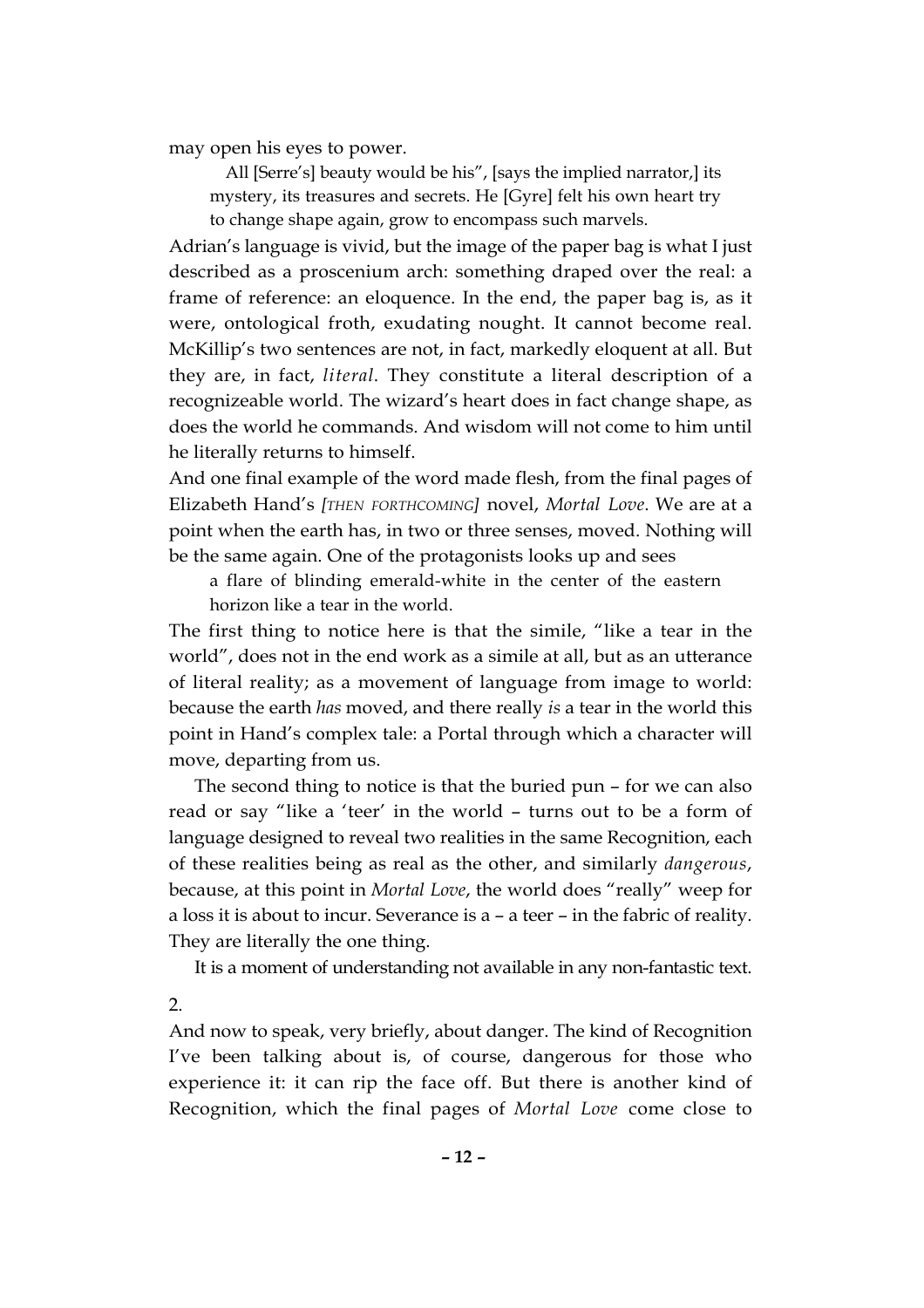expressing directly. It is something I've been trying to fix into words for some time, though I'm not sure I really know how to describe what I want to mean here, but maybe even a cartoon try at saying what I'm trying to get at will spur someone else into song.

Let us begin at the beginning of things:

A sweet elderly man is sitting in a remote cottage in the middle of a mountain meadow, in the middle of what passed for a state of Nature in the heart of Europe at the beginning of the nineteenth century. This "natural" world "boasts" moments of sublimity – great heights, picturesque abysses, sunsets – but always under the ultimate control of a rational husbandry. Shepherds throng paved prominences. Meadows self-mow. The man – though he is clearly of noble birth, a member of the ruling class, one of those whose perceptions have collectively shaped this world – notices none of this, however, because he is blind. But his blindness has not undermined his faith in the order of things. Even though he has been betrayed and criminalized by evil men who have driven him into exile here in the tame wilderness, he retains his trust in the ordinance of the world.

There is a knock on the door.

He bids his visitor enter.

The door opens.

"Pardon", says the visitor, whom we already know is the monster – the ghost – the doppelganger – the id – the fabricant – the conscience – the robot – the android – the Prometheus – the blank slate – the torso upon two sticks – the creation and dark twin of the man of noble birth who has created him out of galvanized whole cloth, the twin of egregious reality-denier Dr Frankenstein. We are almost exactly halfway through Mary Shelley's *Frankenstein; or, the Modern Prometheus* (1818), page 113 of volume two of the original three-decker *[SEE FRONTISPIECE]*. He, or it, has never uttered a word before this moment. He stands now before the exiled gentleman from the previous world, whose literal blindness tells us literally that he cannot understand the nature of the new order of things looming above him. The Frankenstein monster opens his rusty mouth and speaks the first words of the new century.

"Pardon", he says. "Pardon this intrusion".

I like to think of this sentence as the literal beginning of fantastika,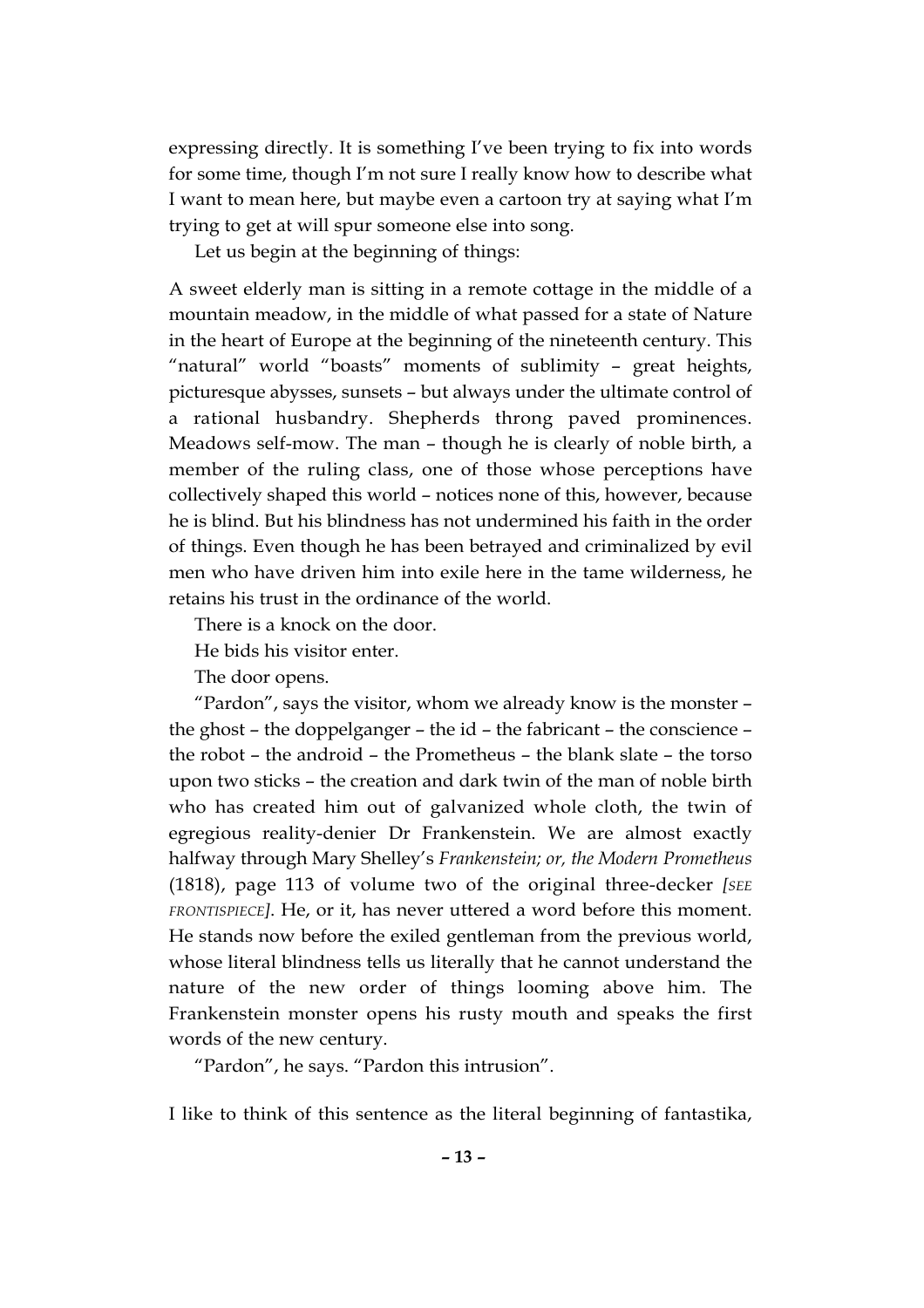because it sounds an alarum of change; it proclaims the power of a tabula rasa to inform us that the Emperor has no clothes (the role of naïveté in fantastika seems to have been insufficiently focused upon as an unveiling tactic); and it preludes groupings of genres that are inherently world-driven, that turn on the fire of the present tense, that press to embody that grammatical moment when some change in the case of the world can be told, for an instant *[UNTIL AMNESIA SWALLOWS THE INSTANT]*. Horror and fantasy and sf, and all the subgenres that subtend like fruit from that triad, are a kind of body English of how to recognize the world, recognitions that must, if we hope to survive, be constantly and actively renewed: as a heliotrope recognizes the sun, as a bee dances the road to the hive.

Which is a lot of metaphor – though for me, nonfiction is almost pure metaphor – to pin a butterfly, but in the end everything I have just said boils down to an expansion of what I was suggesting earlier about the witch Brume and her moment of Recogntion. Just as her gaze recognizes her story, the shapes of fantastika themselves constitute an array of intrusive Recognitions of the true, changing face of the last two centuries of history in the West.

The costs have been heavy, of course. It is dangerously ambitious to shape a text around a miming of the present tense of things, which is where canaries die. Because fantastika gains its insights through cartoon exaggerations and garish shortcuts, because it inherently embeds aperçus in tabloid signage, and because it tends to eschew the adhesive story-slowing verticalities of character delineation typical of "realistic" fiction, any new utterance within that furnace of formularies is inherently likely to give birth almost instantaneously to tropes of recreation: golems. But if we can't stand the heat, I suppose, we should get out of the kitchen: fantastika bottom-feeds the planet in order to get at it.

This sounds a bit like boasting. We are so accustomed – as writers and editors and readers and critics – to studying and critiquing genre against an incessant flow of disparagement from the humanities industry that we sometimes ignore the obvious: that 90% of fantastika is indeed crap; that its grasp of the world can seem palpably and culpably naive *[SEE "TRUTH IS CONSEQUENCE" BELOW ON ENGINEERING-BASED ADVOCACY SF, P.53]*. So it might be worthwhile to reduce the temperature of assertion a bit, and close with a slightly digressive account, with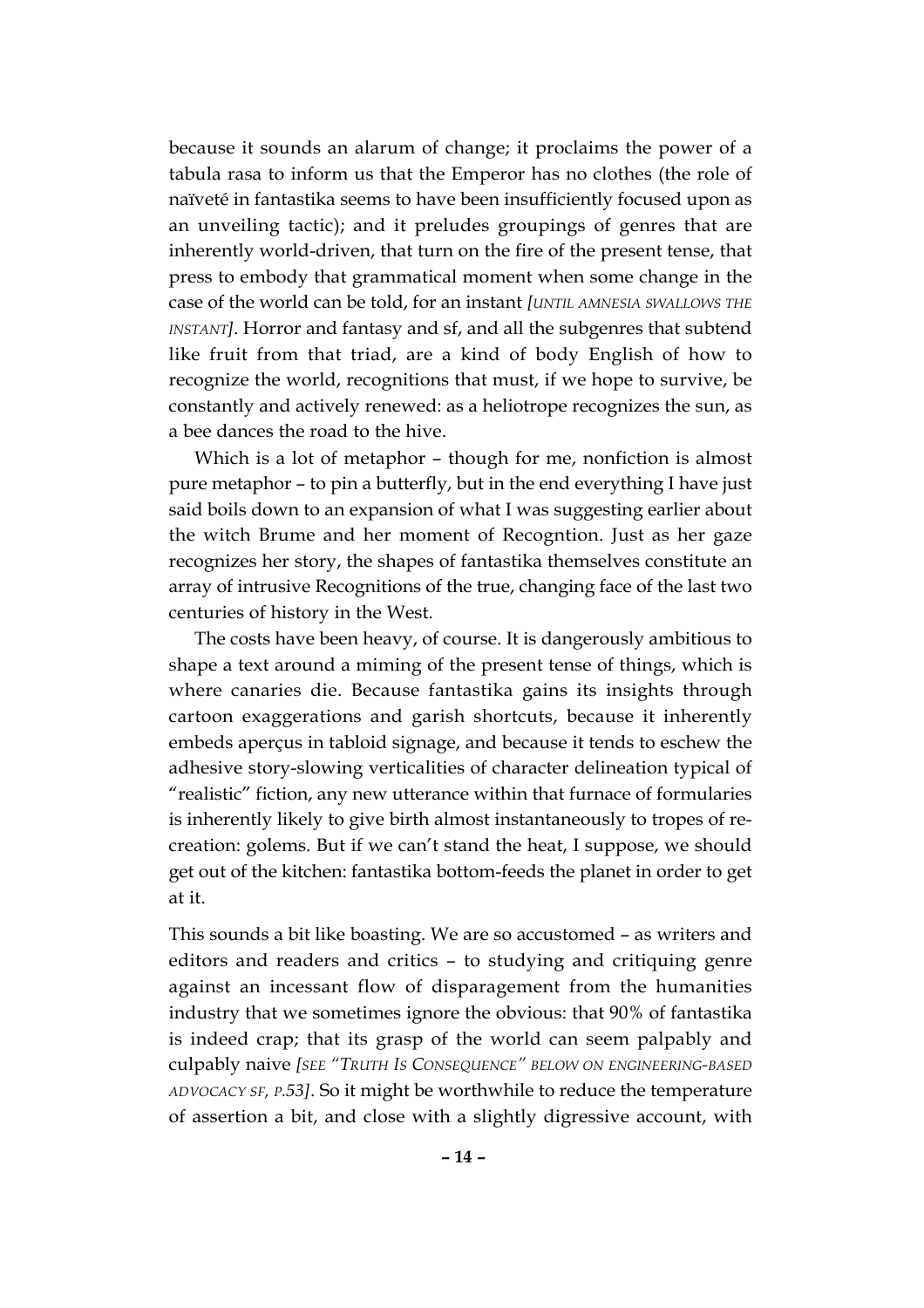examples, of how very badly fantastika dealt with the approach of a planetary catastrophe, World War Two, that we should have been a bit more canny about, a central moment in the suicide of the West that Egon Friedell may have sussed but which American genre writers as a whole did not. It was easy, perhaps, in the 1930s, to think that the coming conflict would replicate our already nostalgia-encrusted memories of World War One, with the addition of sexier weapons, and maybe some poison gas to frighten the horses; easy, but boneheaded. In *The Shape of Things to Come* (1933), H G Wells may have predicted a devastating conflict around 1940 beginning in Poland, but with the honourable exceptions of *The Strange Invaders* (1934) by Alun Llewellyn, and of *Swastika Night* (1937) by Katharine Burdekin writing as Murray Constantine, 1930s writers of fantastika in English did a bad job of recognizing the taste of what was to come. The Future War novels that did appear tended to evoke an antique Yellow Peril which totally failed to anticipate the realities imposed upon the Western World by Japan. When they came to attempt to deal with the problem of Hitler's Germany, a terrible staleness floods the page.

I will suggest as exemplary two novels, both now forgotten, but both typical of the sour wrongness of fantastika when ineptitude becomes denial. *Mr Klein's Kampf; or, his Life as Hitler's Doubl*e (**1939**) by H Allen Smith applies slick fantasy models derived from Thorne Smith to a tale in which, bamboozled by a New York Jewish mime and his rich Long Island lover, Hitler goes bananas, is retired from the stage, and peace reigns. (The failure of this novel preludes the failure of Charlie Chaplin's *The Great Dictator* (**1940**), for like reasons.) In the second example – *Adventures of Hiram Holliday* (**1939**) by Paul Gallico – a similar misapplication of old protocols about how to understand the world generates a similar incomprehension of the nature of things to come. Here the protagonist, seemingly nothing more than a milquetoast copy-editor, secretly becomes a kind of mild superman, a kind of augmented Simon Templar whose paranormal sensitivity to the *timbre* of events allows him to predict the immediate future. What he sees is exactly what H Allen Smith's Mr Klein sees: that Hitler is *silly*. By using his precognitive empathy wisely, Holliday arranges to rescue a Ruritanian Princess from thug Krauts, an act which stymies Hitler's plans to dominate Europe. (Gallico wrote a sequel, *The Secret Front* (**1940**), which I have not seen, and which *may* have redeemed the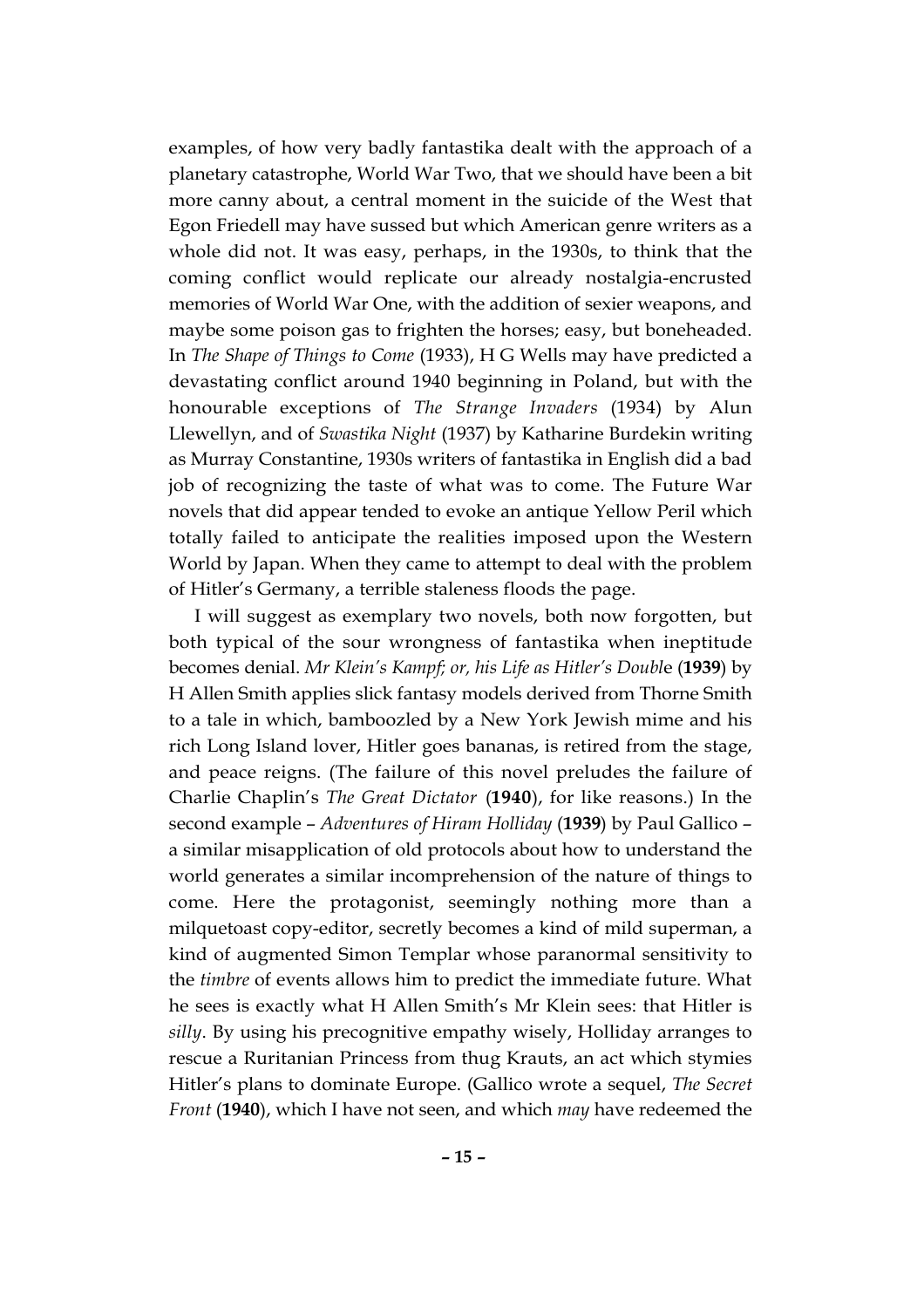day: but I am guessing not.)

The failure of these two novels – their authors, by the way, did of course both become famous in later years – is not only a failure to look, a failure shared by almost every writer in the West; it is also a failure to use the tool they had to hand, the speculum of fantastika: the instrument that fixes our gaze on what Kurtz saw *[SEE DISCUSSION OF HEART OF DARKNESS IN "BEYOND THE PALE" BELOW, P.127]*. The misuse of this instrument is treason.

But still, many decades further on, we may have reached the end of the usefulness of the formularies that used to give us sight, though even World War Two has proved, in the end, after all, to be seeable. Even the nearly unutterable obscenity of the Final Solution has, in recent years, been approached by writers like Thomas Tessier, whose *Father Panic's Opera Macabre* (2001) comes perhaps as close to recognizing/rendering the unutterable as the protocols of fantastika can easily achieve *[I'D NOW ADD MICHAEL CHABON'S* THE FINAL SOLUTION *(2004) TO THIS SHORTLIST]*. But still, but still, here we are, at the other end of the world from *Frankenstein*, slamdunked into 2004, and it does seem that something like heatdeath may have overcome the old distinctions, the old roller-coaster rides to brief instants of world epiphany. Nowadays, it might be argued, the genres have begun to dissolve into a polymorphous backward-gazing supineness (the inner rhythm of alternate history is lassitude, lassitude), that the bones of genre have become too frail to see with. Shit happens. The old rigours of sf melt into the dissolving acid of virtual reality; the old battlements of fantasy dissolve in the virus of the immersive; and horror defaults to clambake – to a kind of jolly-hockeystick walpurgisnacht, where everything goes, and where – as W S Gilbert put it in *The Gondoliers* (**1 8 8 9**) – no one's any-bud-ee.

I suppose a critique of some of the precepts of interstitiality might focus on a sense that there are in fact no longer any real battlements to ride. The walls against which we have ricocheted our interstitial craft are fatally cavitated. The genres are too old, and they have interjaculated all too promiscuously in recent years, for us, any longer, to derive from them rules to obey – much less rules worth breaking.

And the world that the genres of old contorted themselves to recognize has itself, it seems possible, already become too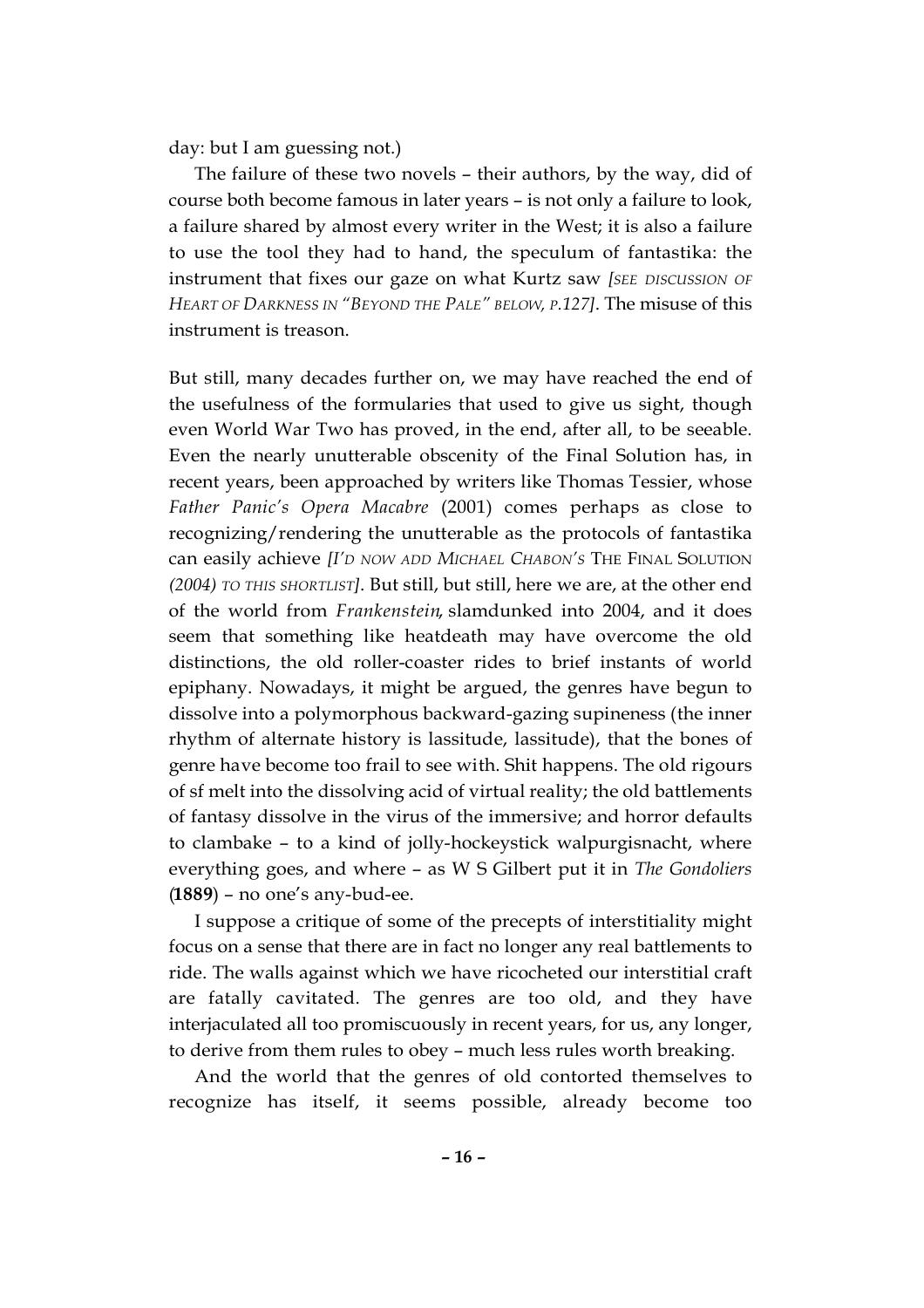interjaculatory to address in the languages of the past. The world of 2004 gives off a Weimar feel: a sense of great balancing on the brink of being impossible to write about at all, a sense that it is only possible to *narrate the fractures* while they remain only fractures. By narrate I mean to indicate the attempts of writers today to absorb the lessons and challenges of the recent literary past – the deconstructions and reconstructions of post-modern theory – *without abandoning story*. (One could almost say in 2004 that to not abandon story is to write fantastika.) By fractures I mean to designate the incrementing chaos of recent history, the break-up of the reality raft, the osteoporosis in the bones of memory: a sense that endings have become untellable.

So to to *narrate the fractures* may be to presage the passing of the world we were meant to tell, may be to contribute a fuzzy set of last sightings of the extinction events now afflicting the West, rather than a sign of the shape of testimonies to come. A great genre-fixated novel like David Mitchell's *Cloud Atlas* (**2004**) – each of whose six embattled, generic stories provides its predecessor and successor mates with manuscript evidences of the fate of homo sapiens – gives off, I think, a valedictory note, one of great intensity perhaps, but farewell all the same: farewell to the looking-glass, farewell to the mirrors, farewell to the panoptikon of fantastika.

Yesterday, as I have been suggesting, fantastika recognized the world. Today, it may be, the world is eating the fantastic.

We are in the belly of the whale.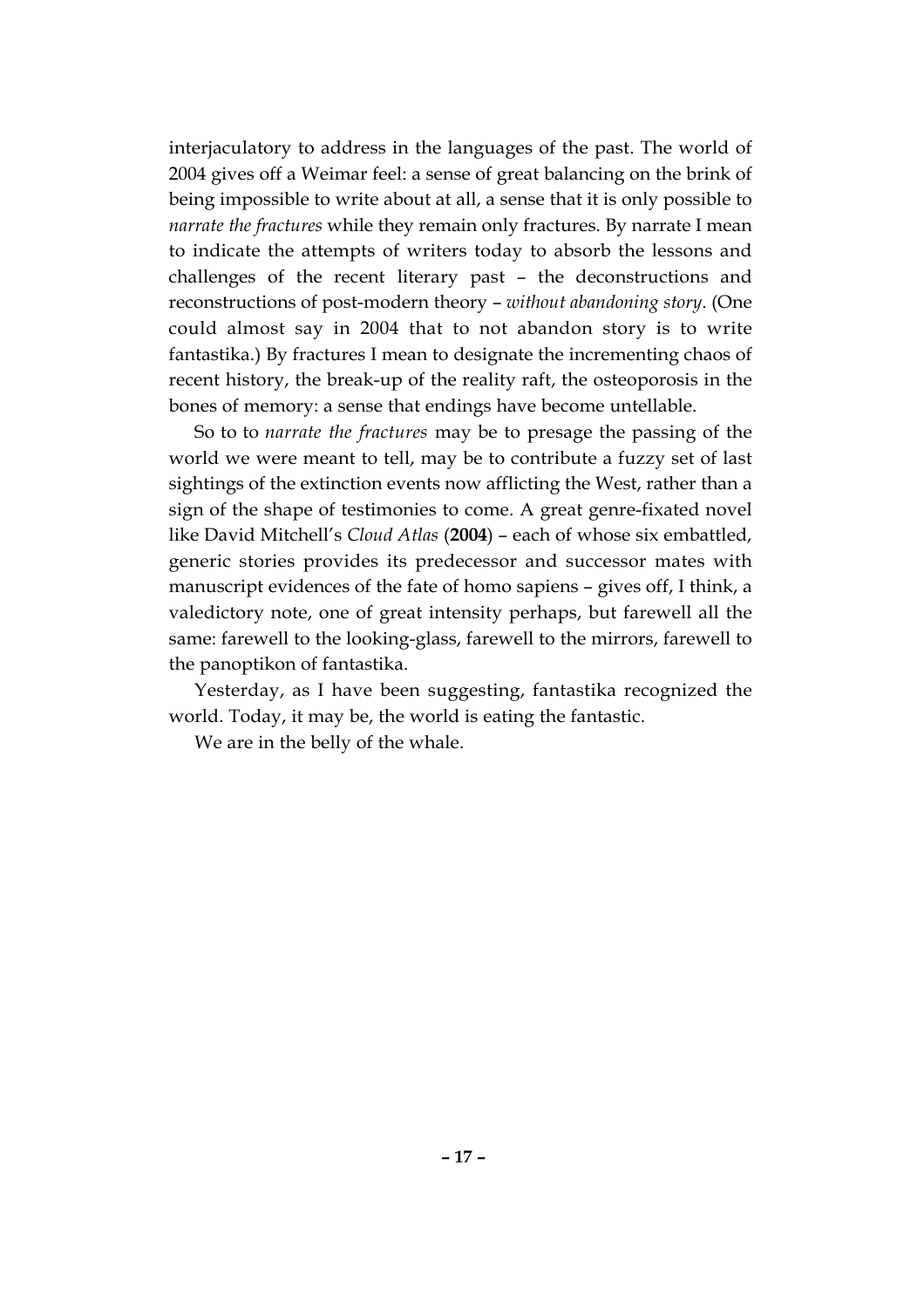## **LUNCH WITH AJ AND THE WOMBATS**

**in** *Conspiracy Theories* **(1987) edited by Christopher Evans**

My brief, which is self-imposed, is to describe a lunch. It took place a week after the end of the 1987 WorldCon in Brighton, and came about because of what happened at that Convention. My sense of what in fact did go on at Brighton is not privileged – many of the participants were closer to events than I was at any point – and I'll say little about those events, except to state that the implications of the collision between sf and its mutant offspring Scientology do continue to seem important to me. (The countervailing view, which in my hearing has been purveyed most forcefully by members of the sf community who'd become involved one way or another with the Writers of the Future programme, was that the whole brouhaha was something of a tempest in a teacup. It is a view which clearly invites an ad hominem response, one which could easily descend to indecorum. Fortunately it is also a view which can be rebutted, and has no doubt been rebutted more than once, in more general terms.) So we can pass on from Brighton itself. The Battle of Britain was over, and the valiant warriors had trooped back to London to display their iodine to the home folk. It was the Thursday or Friday after the Worldcon ended. Peter Nicholls rang.

– I thought you'd like to know that you should expect a call from AJ [ie A J Budrys].

– Why?

– He wants to have a meeting with you, me, Malcolm Edwards and Dave Langford. He wants us to tell him what we think went wrong.

– Come on.

– It's true. He said he wanted to have the benefit of our advice as Wise Old Men of the British sf scene.

– I don't believe you. We may be *old*

– They were his words exactly. Wise Old Men.

– WOMs.

– Wise Old Men (Britain And Territories).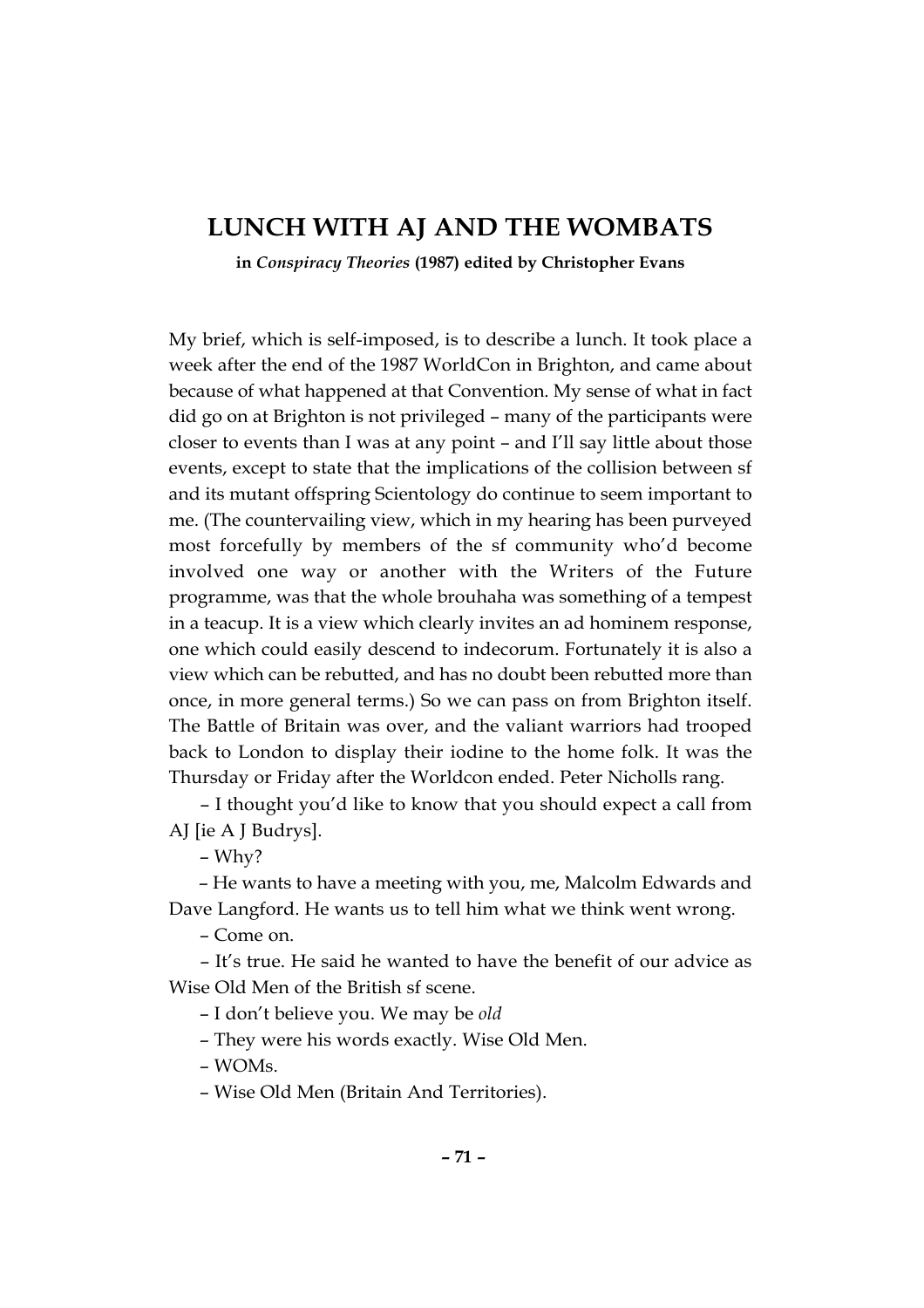- WOMBATS.
- Shy creatures of the wild.
- My beard's being cleaned. Owl shit. *You* go.
- We go together, old son.
- OK. But given the issues involved, we should all go Dutch
- OK.

The call came. The lunch was arranged for the next Monday. Langford showed no interest in trundling down from Reading. The rest of us all met in Malcolm's office at Gollancz, the firm which has published Budrys in this country for decades. I will now call him AJ. Though we'd corresponded for some years, I'd never met AJ in person until the previous week. Throughout the afternoon he exhibited that unflappable and fathomless American courtesy which I (for one) find deeply congenial, but inscrutable; he was of medium height, stocky, almost rotund, pale, serene. Like so many Americans, he exuded a bruising Dynaflow innocence – an innocence not of childhood but of Michaelmas. Peter, as usual, glowed with sartorial embonpoint, as though he had, only moments before, hatched out of a crystal egg; as neat as I know how to be, I resembled a cashiered Mountie; and Malcolm, as usual, looked as though the motorcycle gang had just left him behind in Hamelin. After chatting briefly, we (AJ and the three WOMBATs) then went to lunch at Malcolm's shabby-genteel club.

We began the conversation. As the one among us most intimately involved in the sequence of decisions and requests that led up to AJ's disastrous speech at the Hugo Awards ceremony, Peter led off. He described the inexperience and exhaustion of the members of the Convention Committee who were dealing with AJ's request to speak, and the incrementing momentum of events that kept them off-balance; he gave his own sense that – whether or not deliberately on the part of AJ or Writers of the Future or New Era or Bridge Publications or the Church of Scientology itself – the Committee was ultimately bulldozed into approving a scenario in which the complex of Hubbard-derived organizations would be seen as having sponsored the Hugo Ceremony itself. Advertising (we all said at one point or another) was one thing, and was an accepted part of the Convention scene; but this was something else. It was *sponsorship*. The distinction was simple. When you advertise, you present your product in a context; when you sponsor, your product presents the context. And *your* product (we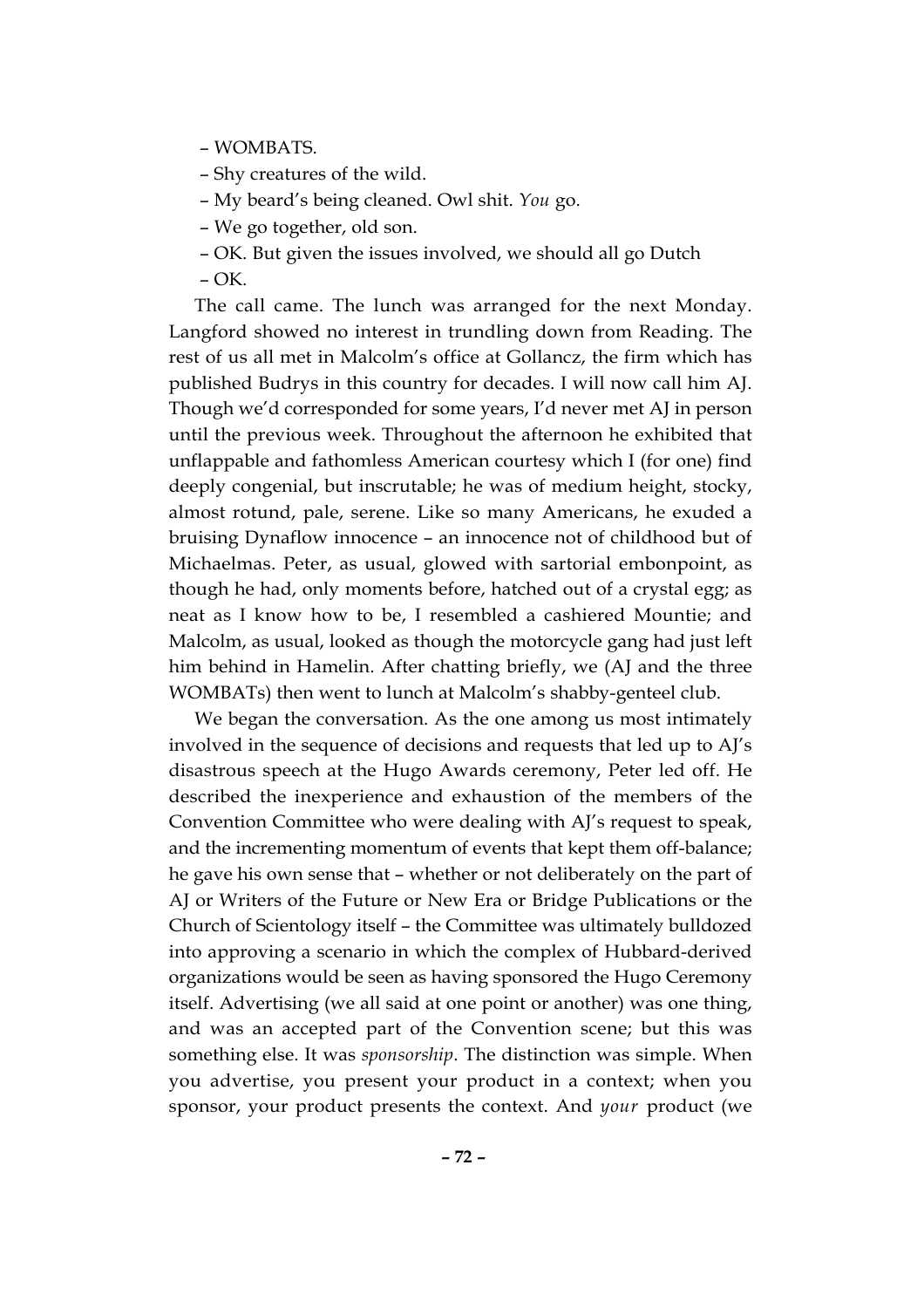said) was L Ron Hubbard.

At this point I interjected what would become – in the four hours we were all together – rather a leit-motif for me. Whatever the legal niceties (I said) separating Writers of the Future from New Era/Bridge Publications and from the Church of Scientology as a formal organization, it was absolutely the case that, for the members of the Convention in specific and for the British SF community in general, Writers of the Future and New Era were *perceived* as being intimately bound into L Ron Hubbard's posthumous empire. The perception was that only from that empire – perhaps in the form of revenue from the highly profitable publishing of Hubbard texts to a tied market – could New Era/Bridge derive the huge advertising budget so much in evidence at Brighton. So when AJ spoke for Writers of the Future at the Hugo Awards Ceremony, he was also speaking for the whole complex of organizations, and in that sense he was participating in Scientology's campaign to purchase the posthumous legitimation of L Ron Hubbard as a central figure in the SF pantheon.

Peter and Malcolm went on to describe in detail the events surrounding that ceremony: AJ's speech; the booing in the hall when Gene Wolfe named Hubbard's *Black Genesis* as one of the books shortlisted for the novel award; the strange confusions about where the photo opportunity for Hugo winners would be held, concerning which Peter (as emcee) was given conflicting messages to read out to the Convention, and which he had finally to announce would be held in what turned out to be the Skyline Room, where New Era/Bridge was giving an invitation-only post-Awards party; the reported attempts by Fred Harris and others to ensure that Hugo winners were photographed under a banner advertising L Ron Hubbard and the organizations which used his name; and so forth. Given Scientology's authoritarian attitude towards the control of information, and their bad relations with the press, it was not surprising (I remarked) that various legitimate members of the press were reported to have been *excluded* from the photo opportunity.

There seemed no doubt that AJ felt considerable dismay at this recital, and said more than once that, as far as he was concerned, nothing like this sequence of events would ever occur again. I said (and I think others said as well) that we were not meeting him at this point to give advice about how the organization he represented could better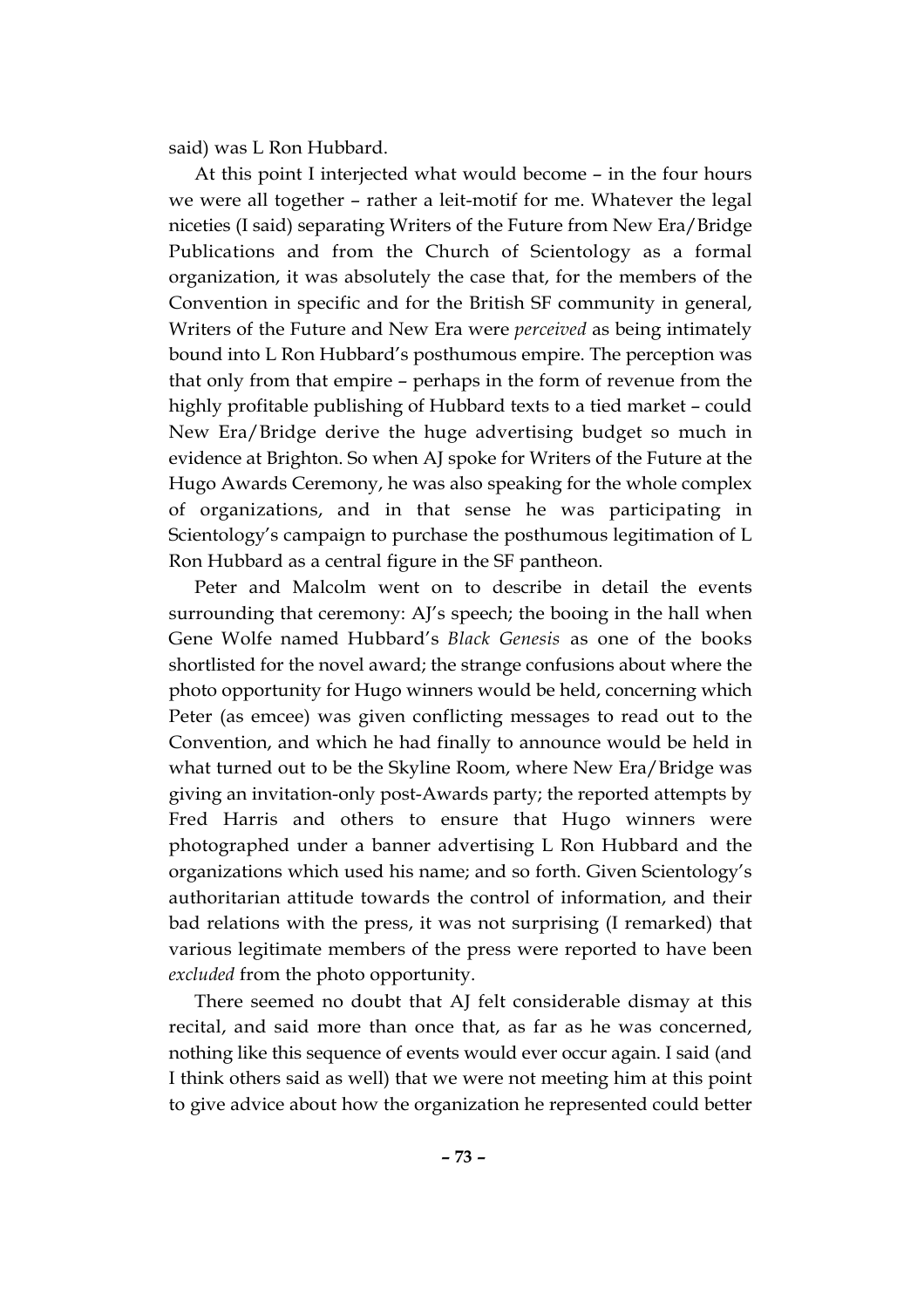accomplish its goals. He then described his purpose in speaking before the ceremony. What he had wished to do (he said) was to dissociate Writers of the Future, with which he identified himself strongly, from any other organization to which it might have been linked. To this end (he said) he did not mention L Ron Hubbard's name.

– But you did mention his name, said Peter.

– Yes, said Malcolm. You most certainly did.

I am myself absolutely certain that AJ genuinely believed he had not mentioned Hubbard, and when both Peter and Malcolm continued to assure him that he had indeed done so, and that there were tapes available which would confirm he had done so, he was vas visibly bemused. Thus ended the first phase of the conversation.

Interestingly, and at some considerable length, AJ then told us of his gradual involvement with individuals and organizations connected to L Ron Hubbard, then still alive. This involvement came about originally through AJ's professional work as an sf writer/critic. Very briefly, after some initial advice he gave about *Battlefield Earth*, AJ was asked in his capacity as professional critic to read and evaluate the manuscript of the ten-volume novel Hubbard had written next, apparently around 1980- 1982, and which is now being serially released by Bridge Publications and New Era, cognate organizations with different market areas (as AJ explained), and both initially founded to release Hubbard texts on Dianetics and Scientology. AJ had read the manuscript and had suggested changes, none of which (he thought) had been made. At around the same time, he became centrally involved with the Writers of the Future programme, and was soon working full-time ("More than full-time", he said) on its projects; this situation continues. The shape of AJ's narrative, and the specific details he gave about the complications of funding Writers of the Future during the six months after Hubbard's death in 1986, were clearly intended to separate Writers of the Future in our minds from any other Hubbard-derived organization. However, though we were in no position to dispute (or to wish to dispute) any of the legal or circumstantial ramifications of AJ's presentation, I don't think I was alone in feeling that we were being given material of only marginal relevance to the issues at hand.

I know I felt that, as a highly skilled professional, himself involved in advertising over the past decade or two, AJ should not have failed to understand the Public Relations implications of his pre-Awards speech,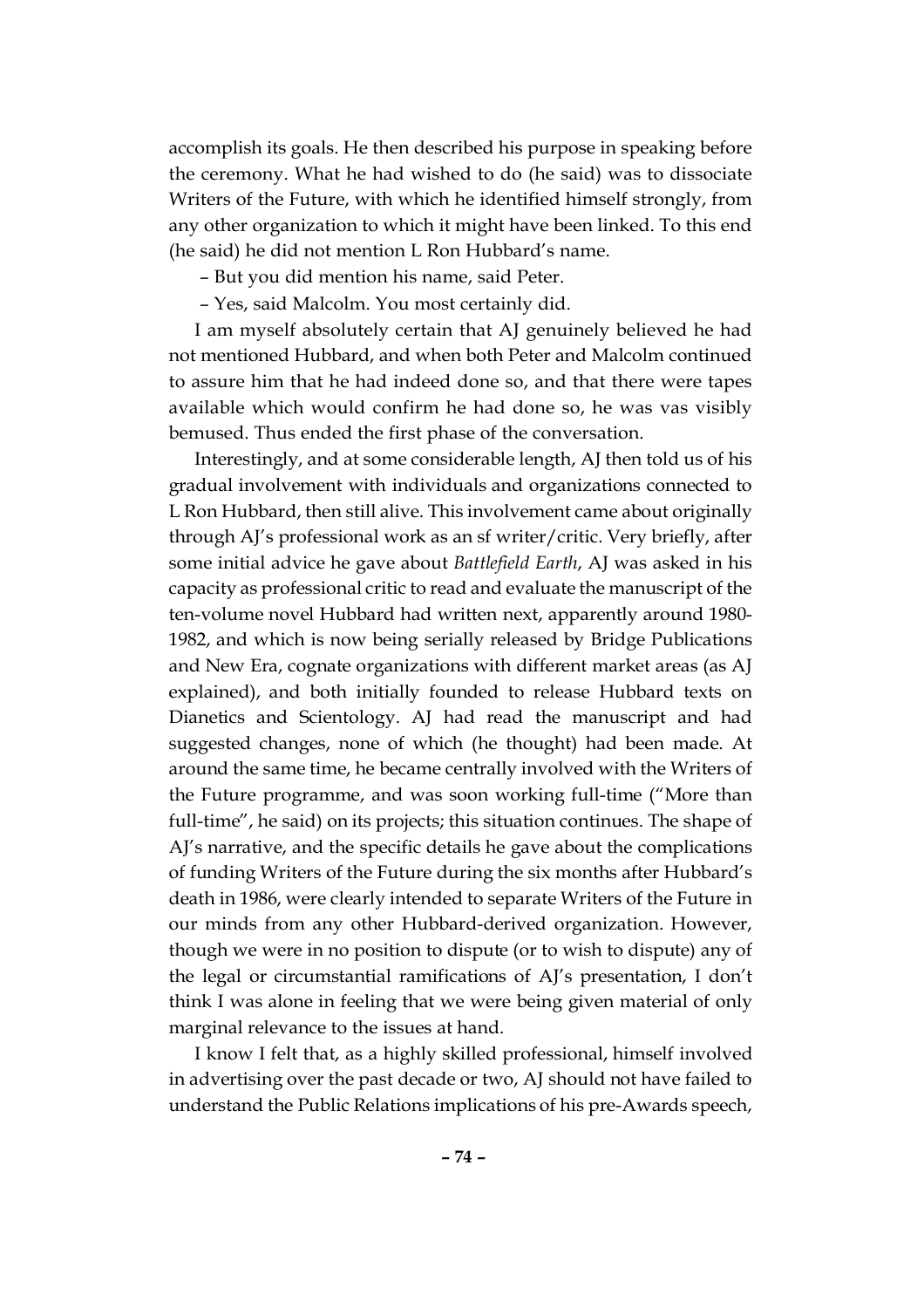should not have failed to understand that publicity for Writers of the Future was also publicity for the guru whose philanthropy had brought it into existence; and that publicity for L Ron Hubbard was also publicity for a militant closed quasi-religious organization which had, AJ now seemed to be claiming, over lunch, not the remotest interest, financial or otherwise, in Writers of the Future. And moreover I thought AJ should have at least suspected that his talk, given as it was in L Ron Hubbard's name at the most nearly solemn moment of a Worldcon already inundated with welcome-aboard advertising from Hubbard's scions, must inevitably have been understood by the audience as an attempt to announce the Award ceremony on behalf of the *sponsor*. On matters like these, I did not feel it was my job to teach AJ how to suck eggs. I was not about to think of AJ as a patsy. But on none of these matters – perhaps because he had suggested the lunch in order to hear *our* views – was he prepared to comment.

So what does it add up to? A tempest in a teacup? I continue to think not. There are two issues. One) sponsorship. Two) Scientology. Much of the conversation over lunch with AJ had concerned, directly or indirectly, the first of these, and it may well ell be the case that all four of us came essentially to agree that a scene as uncoordinated and collegial as an SF convention should not be seen to be sponsored by anyone. (Throughout our conversation I used the term "undue sponsorship", a regrettable tautology I mention only now. In the context to which we were restricting ourselves, no sponsorship is *due*.) We may have all agreed about sponsorship in the abstract, and AJ may have agreed that appearances were at the very least misleading; but it is certain that the three of us did not persuade him that in fact Scientology et al had a case to answer – that we were not at all foolish in suspecting that there *had* been an attempt to buy-out the convention and to present it as gift from L Ron Hubbard's folk.

Which brings us to Scientology. Perhaps because he felt it was irrelevant to his concerns, AJ did not make any comments on the Church of Scientology at all, beyond disclaiming any connection between the Church and Writers of the Future. As I'm restricting myself to this lunch, neither will I attempt to to discuss Scientology in any extended fashion. But (even cursorily) I think a few things can be mentioned. Given the intertwined histories of American sf and Dianetics/Scientology, and given AJ's strongly argued version of the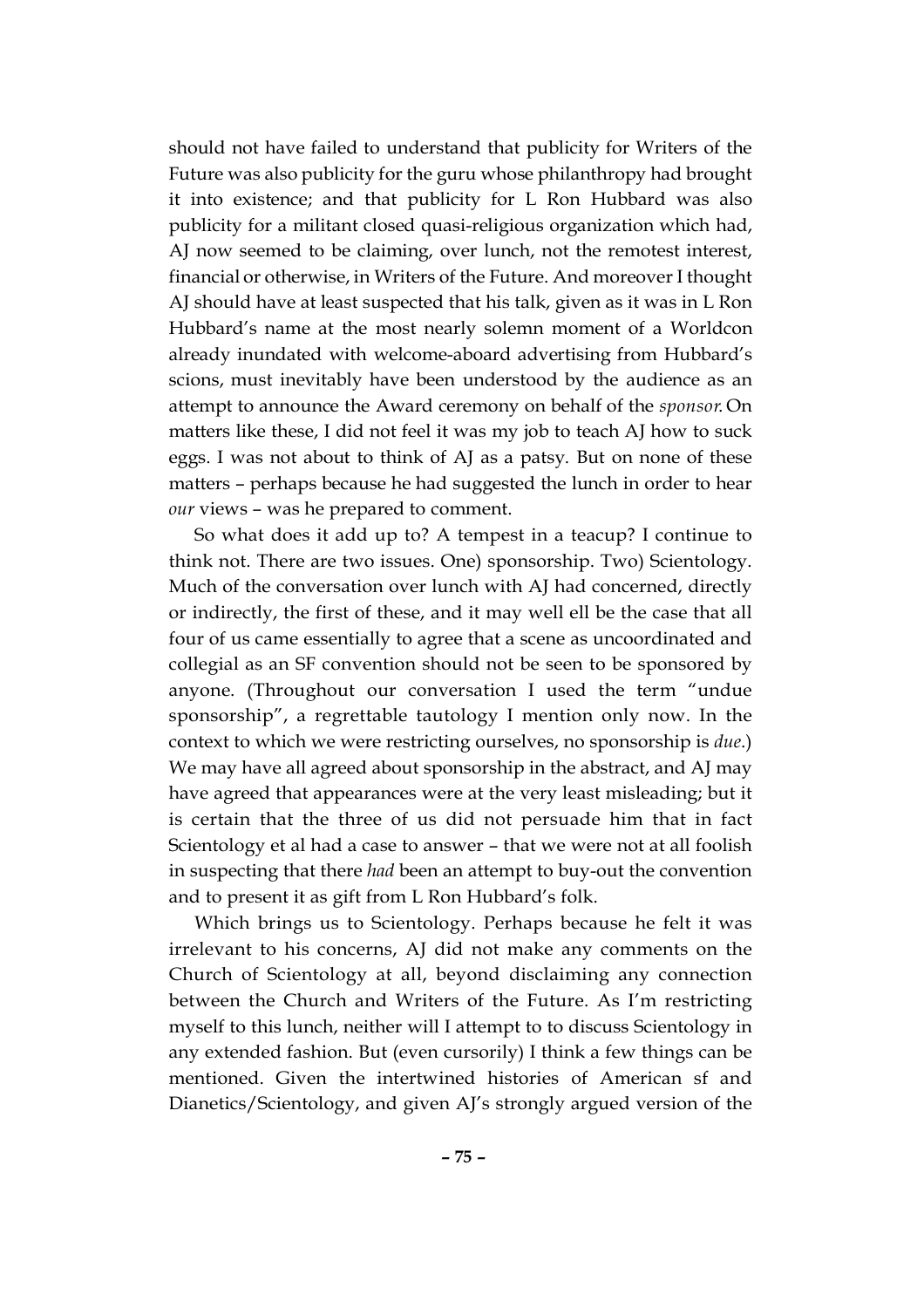history of the genre, in which L Ron Hubbard has a central role, I think it both perfectly natural and unexceptionable that AJ should feel a kind of affinity both to Hubbard and to the revanchist longings of his heirs. But this sense of a community of discourse should not extend – and as far as I'm concerned should be *seen* not to extend – to any form of complicity or intellectual sympathy – on AJs part or anyone else's – either with the tenets of Hubbard's Church or with the behaviour of the leaders of that Church, insofar as an extraordinary barrier of litigation – funded from a seemingly bottomless purse – permits those tenets and that behaviour to be known. If all the facts were known, Scientology might not prove to be a repellent monolithic faith, a contaminated can-do cod Freudianism which transmogrifies the darkest truths about homo sapiens into imbecile litanies of Popular Mechanics soul-tinkerer's prattle, user's manuals for customizing the human machine, as though Thomas Alva Edison had been reborn as Shirley MacLaine; but the facts are not permitted to be known. If all the facts were known, the tactics of the Scientology organizations might not seem authoritarian, paranoid, manipulative, illiberal, claustrophobic, destructive of any sense that those with power should fund not prisons of the human mind but clerisies; but the facts are not permitted to be known. (It is here, incidentally, that one can begin to construct an argument with the tempest-teapotters, by introducing the concept of the *trahison des clercs*.) But none of this was properly aired, and if the lunch with AJ failed, if the WOMBATs felt drained and melancholic as 4pm rolled around, I think our spirits may have been sapped by our failure to address that one central issue.

I have no idea what AJ thinks of Scientology as a system for private adherence or belief, if indeed he thinks about it at all; and perhaps it's none of my business. More sadly, after four hours with a man for whom I felt a strong liking, I ended up with with no real sense of what AJ thought about anything. We tossed facts, tales, suggestions, hyperboles, accusations and commiserations at him; but it was like lobbing rocks into a black hole. Except for the statement that certain events would not happen again, and the insecure moment about whether or not he mentioned L Ron's name, he remained, as far as we could tell, fully imperturbable, untouched, untouching. And as far as the lunch went, that was that. But the debate continued internally, at least in my head. It was all well and good (I argued) to grant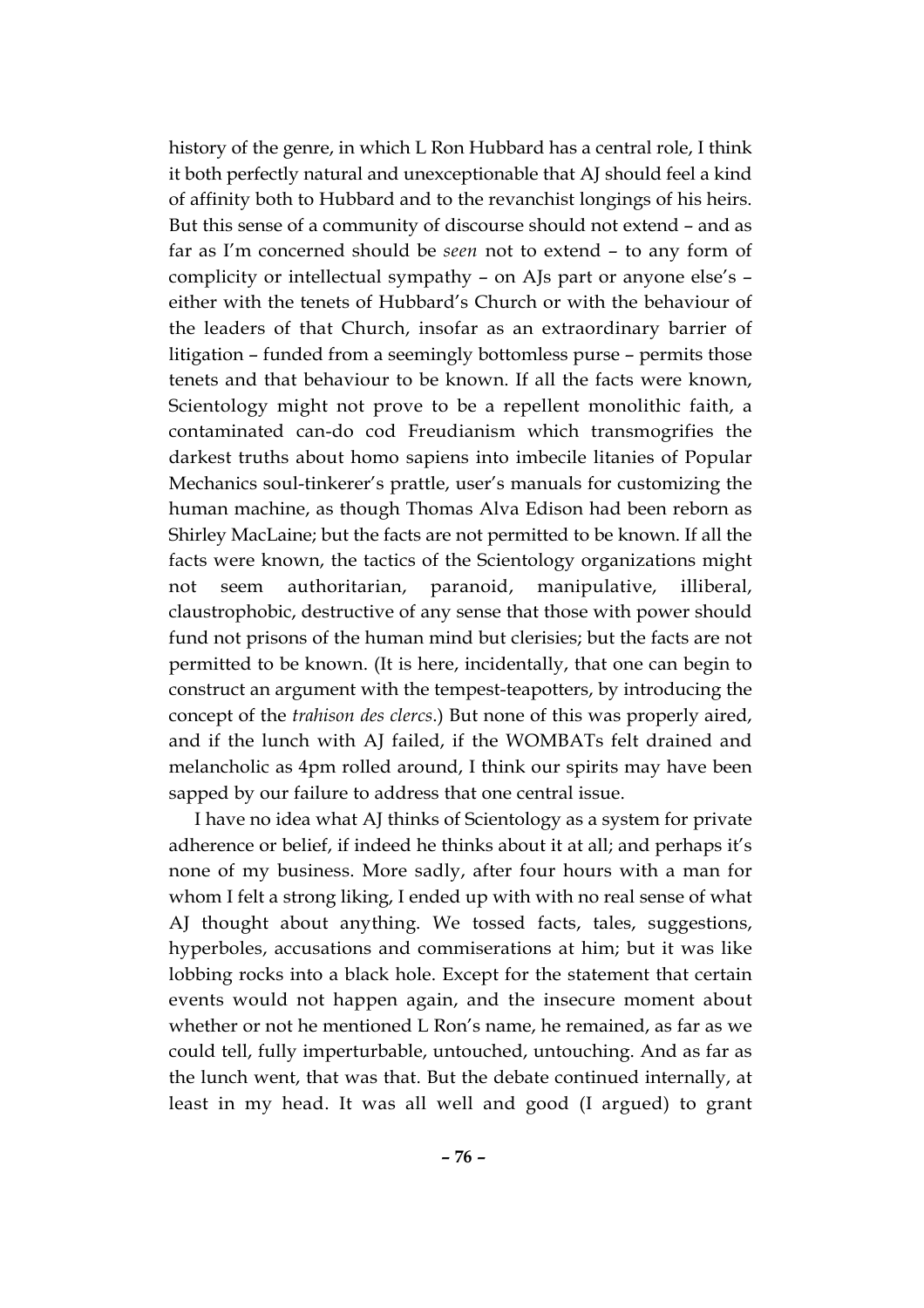Scientology (or Scientology's quasi-corporate compadres) every right to advertise their presence at a Convention and promulgate their views there. Indeed it was germane to sf's sense of collective identity – which was vested in Committee members last August – not to act in an oppressive fashion against a group suspected of themselves acting oppressively against others, for to act as one's enemy was to become one's enemy.

But the principle did not apply (I continued) in the same fashion to individuals. When an individual said Yes to something associated with Scientology and/or its founder (like Writers of the Future), he was speaking as an autonomous person, not a forum. Persons did not accept advertising. They *became* advertising. So when a person said Yes, he gave something of himself to that organization. He gave his name. He donated his virtue. It was a gift which, to mean anything at all, had to have been free. AJ must have been free to work for Writers of the Future. Robert Silverberg and Gene Wolfe and Roger Zelazny and the others must have been free to lend their names to Writers of the Future, and to all that it implied. But being free of course meant being free to say No. Which is what some writers in the field *did* say. When they were asked to lend their names to an organization connected – obscurely but ineradicably – to a philosophy of which they could not approve, they said No. I wished it were not the case, but nothing AJ said over lunch persuaded me (or I think any of us) that there had ever been any good reason for any person not to say No.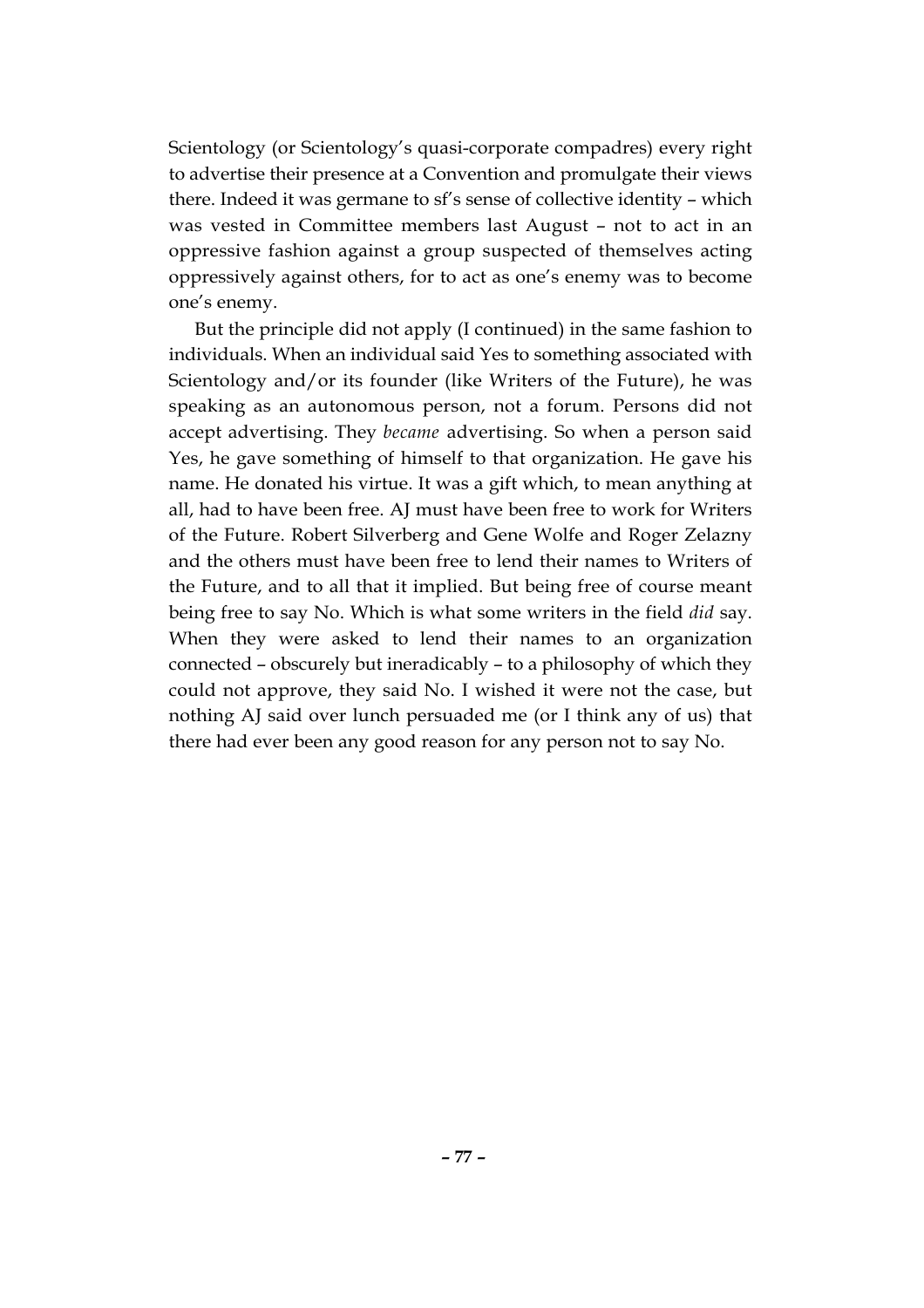## *The Golem* **by Gustav Meyrink Introduction for Centipede Press in 2011.**

Several chapters into Gustav Meyrink's masterpiece about an 1890s Prague which is no more, now that a century of war and Final Solution and ethnic cleansing and denuding rationalization have rendered the old city into a Game of Czech, there is a revel. It is a set piece. Several times over the twenty-five years of his active career – whenever in fact he wished to treat Prague as an active principle or numen cloaked in its human denizens – Meyrink defaulted to proleptic visions of communal behaviour as something enacted by fleering puppets. The revel depicted in the "Night" chapter of *Der* Golem (1915), here reprinted in Madge Pemberton's original 1928 translation, is mannerly compared to the book-long danse macabres that ostinato Meyrink's next two novels, *Das Grune Gesicht* (**1 9 1 6**; translated by Mike Mitchell as *The Green Face*, **1 9 9 2**) and *Walpurgisnacht* (1917; translated by Mike Mitchell under the German title, 1993), both tales being visions of World War One in which Prague herself seems to take on something like living form, something like a golem grotesquely bloated into a whorish Cassandra. But *The* Golem was written between about 1910 and 1913, and is set decades before the Great War rendered obsolete the eponymous factotum (or Sorcerer's Apprentice) from the ancient ghetto; and the revel I'm referring to, though it initiates one of the main movements of the novel, is relatively decorous:

Zwakh calls for the waitress. But in the general hubbub he cannot be heard. The scene swims before my eyes, as fantastic as any opium dream.

The Dragoon subaltern clasps the half-naked Rosina in his is arms, and twirls her slowly round to the music.

The crowd makes way for them, respectfully.

This is tame enough; but it is still all too much for the narrator, Athanasius Pernath, or "Athanasius Pernath" (his ultimate identity is insecure), who is driven into a trance by the sight and sound and smell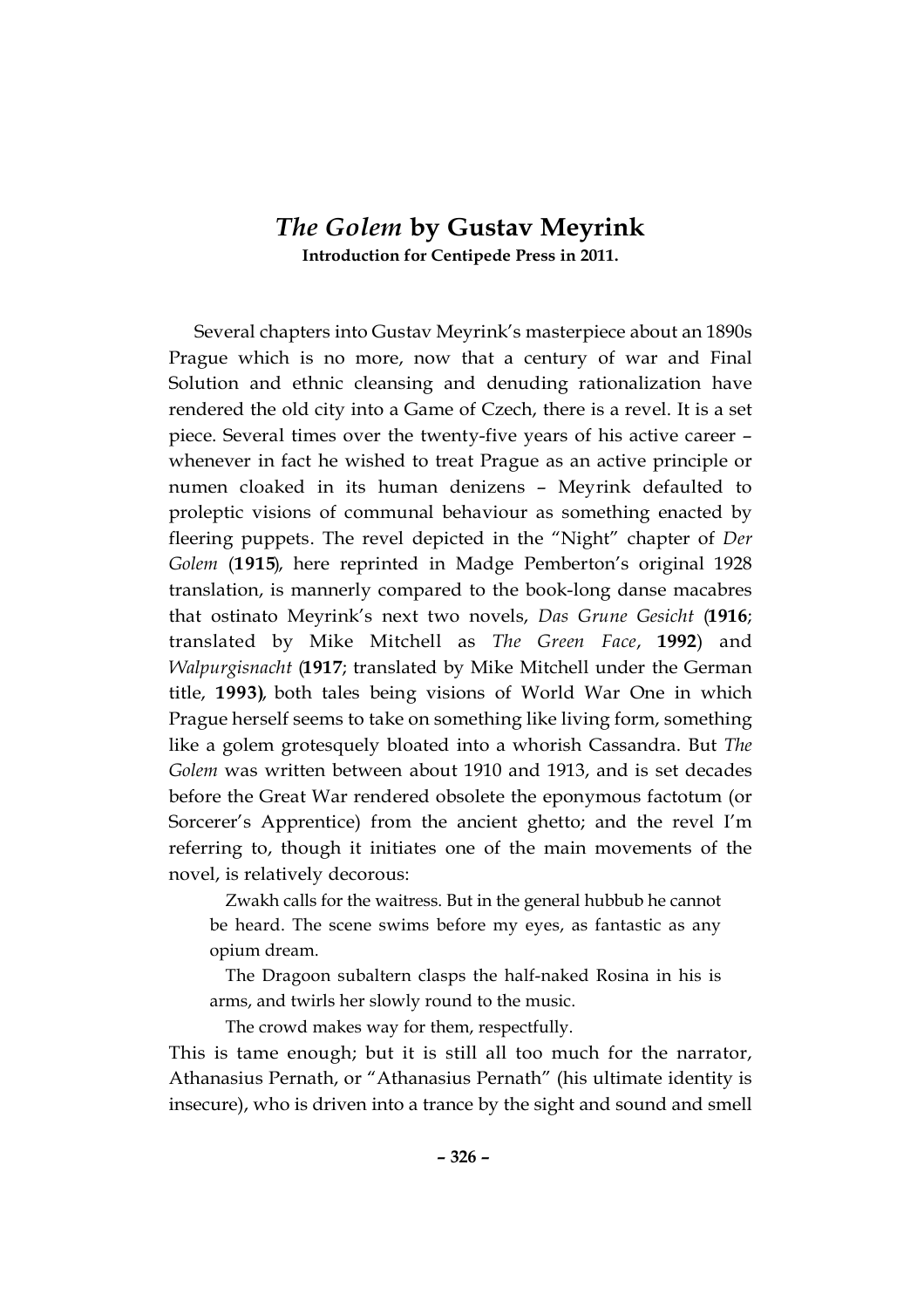and insinuation of something that might be called Prague – something that seems to be, in terms of the cod gnosticism Meyrink harboured, what one might describe as numen occluded by the enfogging, daimonic offal of "reality" – and can only stare back in its face. What he sees is a basilisk, which is to say the offal of the world *weaponized*: a "ghostly hand" holding a Book whose title Ibbur, the "Soul's Conception", is inscribed in damaged gold lettering which in his trance Pernath, a renowned engraver of gems and other precious stones, knows he must repair: or somehow manifest.

Pernath's friends carry him, still rigid and speechless, back to to his rooms in a warren-like building in the heart of the ghetto, an aliquot sample of Prague seething in its juices, where he awakens. Suddenly before him appears a magus-figure named Schemajah Hillel, who tells him that he has been struck dumb by an incursion of the supernatural, which is in gnostic terms (I think it safe to suggest) no more than a particularly entangling utterance of mere life, which "scratches and burns like a hair shirt". Hillel then speaks words of calming wisdom:

"A silver mirror, could it but speak, would tell how it suffers pain only, until it is burnished. Once its surface is smooth and shining, it reflects all the images that fall upon it, without pain or grief. Blessed is that man", he added softly, "who can say to his own self, 'I too have been burnished'".

Life, in other words, is torture and occlusion: until the soul becomes capable of reflecting the truth. But what if the truth in the mirror "without pain or grief " is Golem?

Or what if there is no there there, no God or luminance shining through the burnished or polished self, the self now purged of the drunken soldiery of the real? In a review of Michael Maar's *Speak, Nabokov* (**2010**), John Banville in *The New York Review of Books* (15 July 2010) notes that

People in Nabokov's work, particularly narrators, repeatedly stumble through the looking-glass of quotidian reality into a world where all that had been known is transformed in an instant of ecstatic divination or, on occasion, overpowering terror…

Maar designates this phenomenon the "medusa experience", taking his lead from the 1935 story "Torpid Smoke". Nabokov's narrator, in this tale, experiences reality, when wrought to its uttermost, as though burnished or polished through the rendering luminosity of a medusa.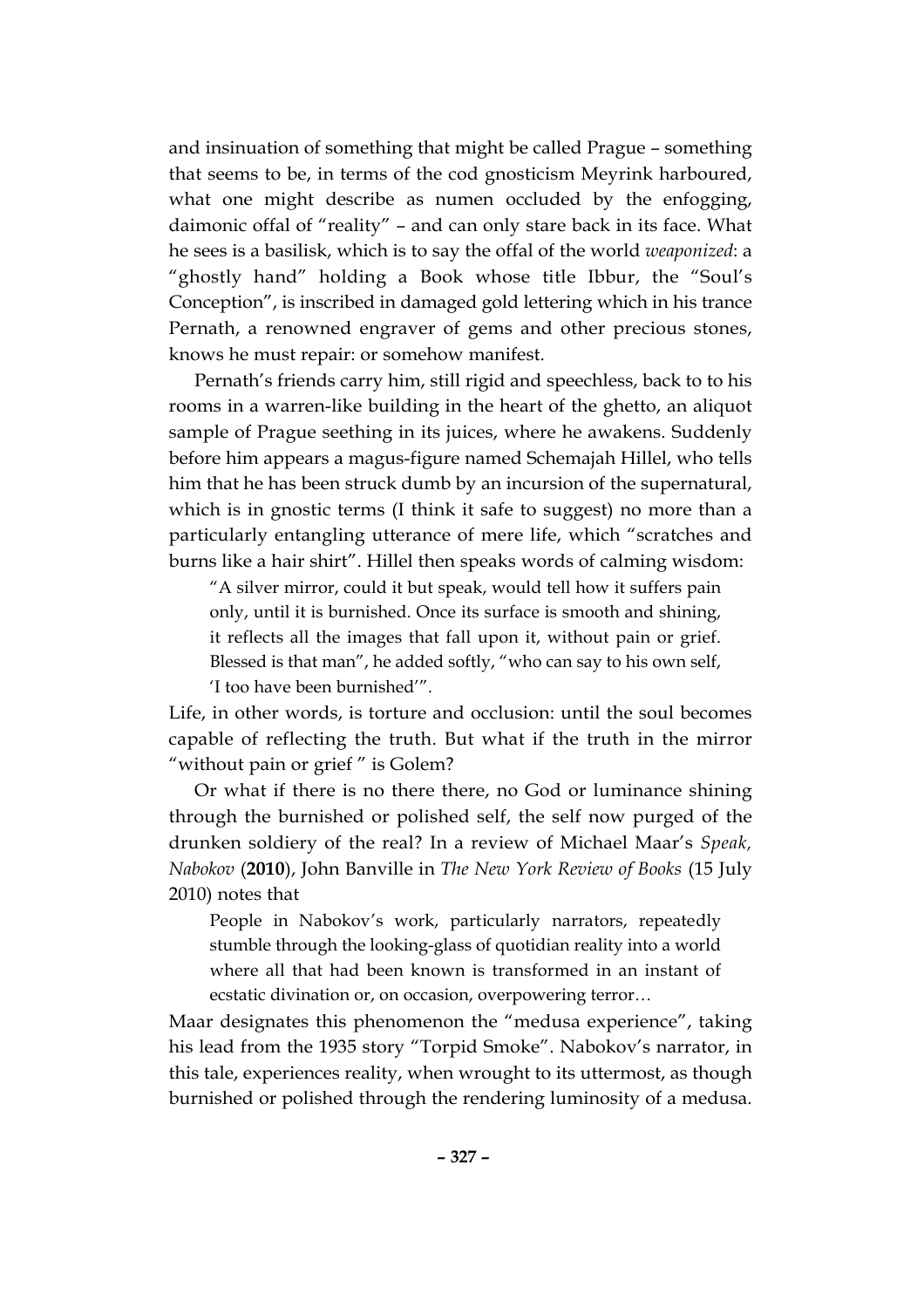But in Nabokov's world (and, I would suggest, in Meyrink's world as well, when he is not nattering on about theosophical texts), that rendering luminosity depicts, precisely, naked vacancy: the naked vacancy of a godless world seen unfiltered. Nabokov – as Banville and Maar seem to suggest – created his immense overcontrolled edifice of words in order to filter something like that vacancy: which is to say in order to live. It is natural to think of Nabokov and Meyrink as radically differing artistic personalities (though maybe Meyrink's Prague and Nabokov's Berlin are not in reality so far apart), and we also remember that they inhabit radically distinct moments in the history of Europe: Nabokov's self-achieved heartland being the 1950s America of *Lolita* (**1955**) and *Pale Fire* (**1961**), and Meyrink's being the death-fixated Europe of *The Golem* and the two World War One novels already mentioned.

It is not, of course, quite that simple. Only half a decade separates Nabokov's first aftermath-transfixed short stories from Meyrink's three central tales of terror, which envision nothing in the aftermath of war but vacancy and amnesia (Pernath himself, if indeed he is Pernath at all or simply a skull that Pernath's hat fits, is of course an amnesiac: or someone else entirely). Both writers, the great Nabokov and the eccentric but hugely intriguing Meyrink, inhabit the beginning years of the suicide of Europe; both writers exhibit an inherent sweet tooth for transcendence, but both obsessively demonstrate that to gaze through the medusa, or the burnished mirror of the opened self, is to gaze into a cenotaph.

After transacting the deceptive fits and starts and genuine shocks of its surface narrative, readers of *The Golem* will find themselves in the closing pages of the tale having to decide what it is they have just read: an imposture? a dream? a memory? a joust between doubles? an episode in the true literal autobiography of the Golem, who appears once every thirty-three years? All these readings, and others, are possible. I have already telegraphed my own sense of things. I think that the horrific saga of Athanasius Pernath – much of whose drama, including his incarceration for a crime not committed by him, reflects Meyrink's own early life – is best understood as a basilisk whose name is Cenotaph: the life of Pernath, as experienced thirty-three years later by the frame narrator who at last returns Pernath's hat to its now aged owner, is a maze we plumb to reach Prague within, the mirror of the